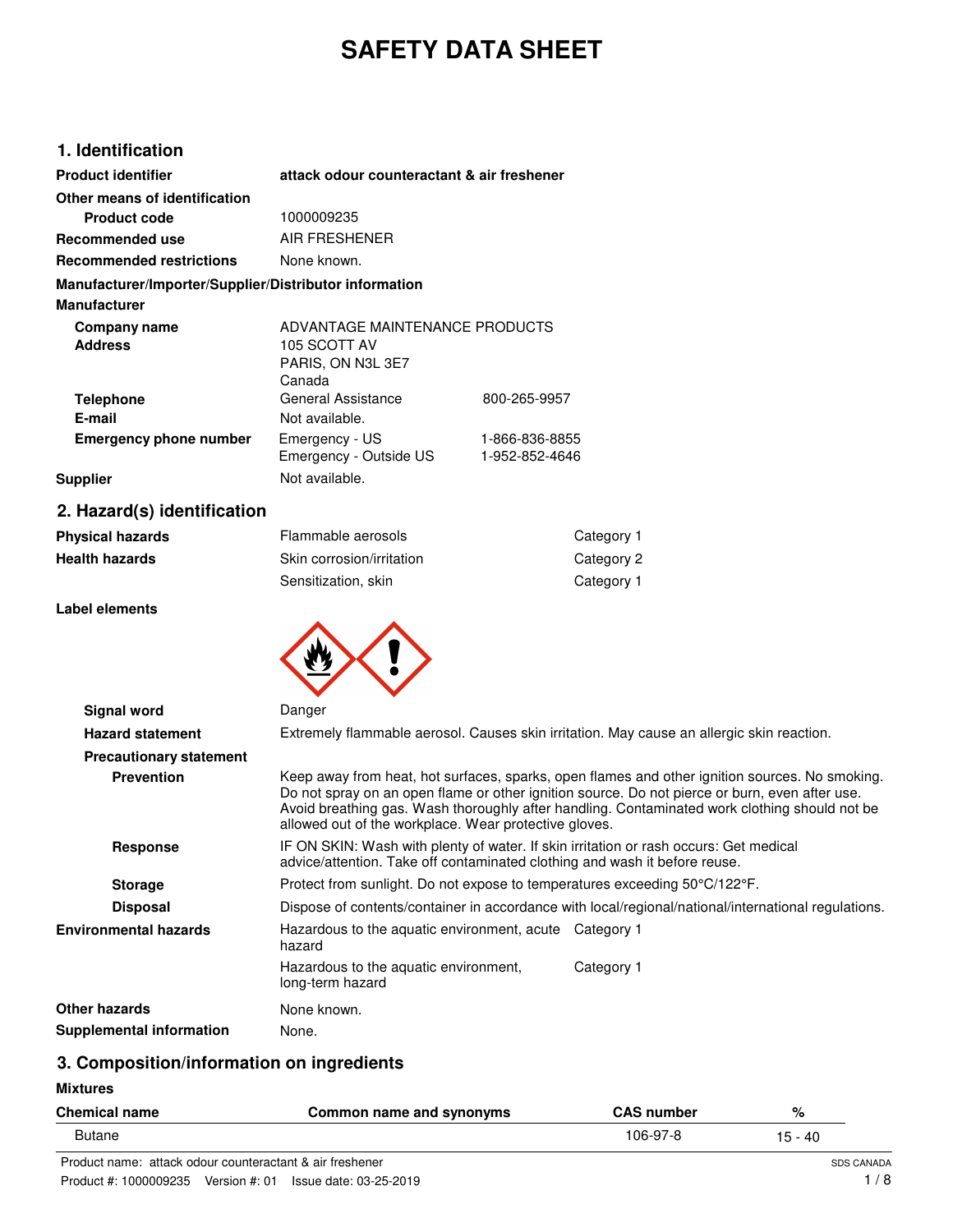| <b>Chemical name</b>                     | Common name and synonyms | <b>CAS number</b> | %         |
|------------------------------------------|--------------------------|-------------------|-----------|
| d-Limonene                               |                          | 5989-27-5         | 15 - 40   |
| Propane                                  |                          | 74-98-6           | $5 - 10$  |
| Orange Terpenes                          |                          | 68647-72-3        | $0.1 - 1$ |
| Other components below reportable levels |                          |                   | $30 - 60$ |

All concentrations are in percent by weight unless ingredient is a gas. Gas concentrations are in percent by volume.

| 4. First-aid measures                                                        |                                                                                                                                                                                                                                                                                  |
|------------------------------------------------------------------------------|----------------------------------------------------------------------------------------------------------------------------------------------------------------------------------------------------------------------------------------------------------------------------------|
| <b>Inhalation</b>                                                            | Move to fresh air. Call a physician if symptoms develop or persist.                                                                                                                                                                                                              |
| <b>Skin contact</b>                                                          | Remove contaminated clothing immediately and wash skin with soap and water. In case of<br>eczema or other skin disorders: Seek medical attention and take along these instructions. Wash<br>contaminated clothing before reuse.                                                  |
| Eye contact                                                                  | Rinse with water. Get medical attention if irritation develops and persists.                                                                                                                                                                                                     |
| Ingestion                                                                    | In the unlikely event of swallowing contact a physician or poison control center. Rinse mouth.                                                                                                                                                                                   |
| <b>Most important</b><br>symptoms/effects, acute and<br>delayed              | Headache. Coughing. Skin irritation. May cause redness and pain. May cause an allergic skin<br>reaction. Dermatitis. Rash.                                                                                                                                                       |
| Indication of immediate<br>medical attention and special<br>treatment needed | Provide general supportive measures and treat symptomatically. Keep victim under observation.<br>Symptoms may be delayed.                                                                                                                                                        |
| <b>General information</b>                                                   | Ensure that medical personnel are aware of the material(s) involved, and take precautions to<br>protect themselves. Wash contaminated clothing before reuse.                                                                                                                     |
| 5. Fire-fighting measures                                                    |                                                                                                                                                                                                                                                                                  |
| Suitable extinguishing media                                                 | Alcohol resistant foam. Powder. Carbon dioxide (CO2).                                                                                                                                                                                                                            |
| Unsuitable extinguishing<br>media                                            | Do not use water jet as an extinguisher, as this will spread the fire.                                                                                                                                                                                                           |
| Specific hazards arising from<br>the chemical                                | Contents under pressure. Pressurized container may explode when exposed to heat or flame.<br>During fire, gases hazardous to health may be formed.                                                                                                                               |
| Special protective equipment<br>and precautions for firefighters             | Firefighters must use standard protective equipment including flame retardant coat, helmet with<br>face shield, gloves, rubber boots, and in enclosed spaces, SCBA.                                                                                                              |
| <b>Fire fighting</b><br>equipment/instructions                               | Move containers from fire area if you can do so without risk. Containers should be cooled with<br>water to prevent vapor pressure build up. For massive fire in cargo area, use unmanned hose<br>holder or monitor nozzles, if possible. If not, withdraw and let fire burn out. |
| <b>Specific methods</b>                                                      | Use standard firefighting procedures and consider the hazards of other involved materials. Move<br>containers from fire area if you can do so without risk. In the event of fire and/or explosion do not<br>breathe fumes.                                                       |
| <b>General fire hazards</b>                                                  | Extremely flammable aerosol.                                                                                                                                                                                                                                                     |
| 6. Accidental release measures                                               |                                                                                                                                                                                                                                                                                  |
| Personal precautions,<br>iataatiya aaninaaantana                             | Keep unnecessary personnel away. Keep people away from and upwind of spill/leak. Wear<br>appropriate protective equipment and elething during elegan up. Avoid breathing gas. De not tough                                                                                       |

| Personal precautions,<br>protective equipment and<br>emergency procedures | Keep unnecessary personnel away. Keep people away from and upwind of spill/leak. Wear<br>appropriate protective equipment and clothing during clean-up. Avoid breathing gas. Do not touch<br>damaged containers or spilled material unless wearing appropriate protective clothing. Ventilate<br>closed spaces before entering them. Local authorities should be advised if significant spillages<br>cannot be contained. For personal protection, see section 8 of the SDS.                                                                                                                                                                                                                                    |
|---------------------------------------------------------------------------|-----------------------------------------------------------------------------------------------------------------------------------------------------------------------------------------------------------------------------------------------------------------------------------------------------------------------------------------------------------------------------------------------------------------------------------------------------------------------------------------------------------------------------------------------------------------------------------------------------------------------------------------------------------------------------------------------------------------|
| <b>Methods and materials for</b><br>containment and cleaning up           | Refer to attached safety data sheets and/or instructions for use. Stop leak if you can do so without<br>risk. Move the cylinder to a safe and open area if the leak is irreparable. Use water spray to reduce<br>vapors or divert vapor cloud drift. Isolate area until gas has dispersed. Eliminate all ignition<br>sources (no smoking, flares, sparks, or flames in immediate area). Keep combustibles (wood,<br>paper, oil, etc.) away from spilled material. Prevent entry into waterways, sewer, basements or<br>confined areas. Cover with plastic sheet to prevent spreading. Absorb in vermiculite, dry sand or<br>earth and place into containers. Following product recovery, flush area with water. |
|                                                                           | Small Spills: Wipe up with absorbent material (e.g. cloth, fleece). Clean surface thoroughly to<br>remove residual contamination. For waste disposal, see section 13 of the SDS.                                                                                                                                                                                                                                                                                                                                                                                                                                                                                                                                |
| <b>Environmental precautions</b>                                          | Avoid release to the environment. Inform appropriate managerial or supervisory personnel of all<br>environmental releases. Prevent further leakage or spillage if safe to do so. Avoid discharge into<br>drains, water courses or onto the ground.                                                                                                                                                                                                                                                                                                                                                                                                                                                              |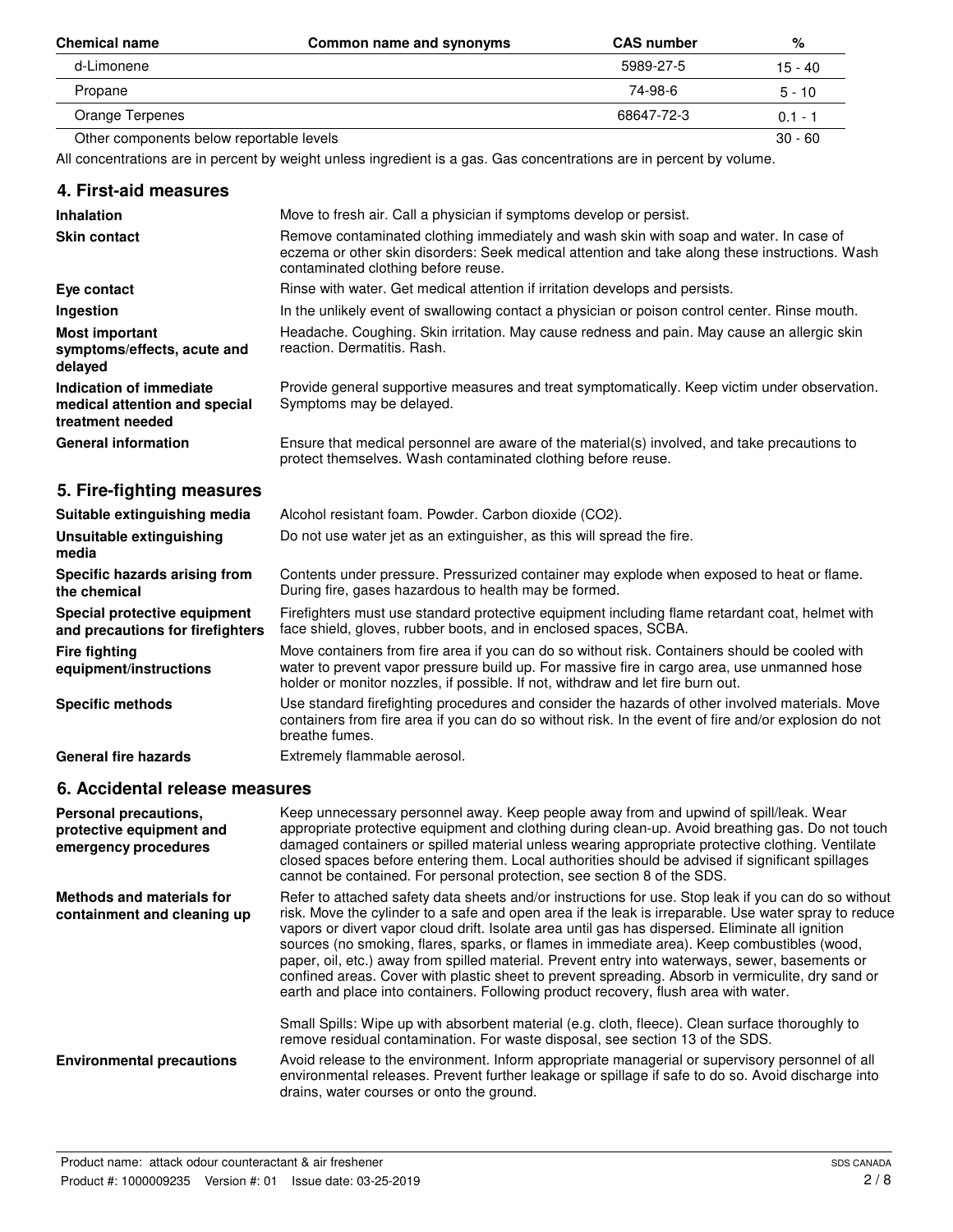### **7. Handling and storage**

| Precautions for safe handling                                   | Pressurized container: Do not pierce or burn, even after use. Do not use if spray button is missing<br>or defective. Do not spray on a naked flame or any other incandescent material. Do not smoke<br>while using or until sprayed surface is thoroughly dry. Do not cut, weld, solder, drill, grind, or<br>expose containers to heat, flame, sparks, or other sources of ignition. All equipment used when<br>handling the product must be grounded. Do not re-use empty containers. Avoid breathing gas.<br>Avoid contact with eyes, skin, and clothing. Use only in well-ventilated areas. Wear appropriate<br>personal protective equipment. Avoid release to the environment. Observe good industrial hygiene<br>practices. |
|-----------------------------------------------------------------|-----------------------------------------------------------------------------------------------------------------------------------------------------------------------------------------------------------------------------------------------------------------------------------------------------------------------------------------------------------------------------------------------------------------------------------------------------------------------------------------------------------------------------------------------------------------------------------------------------------------------------------------------------------------------------------------------------------------------------------|
| Conditions for safe storage,<br>including any incompatibilities | Level 3 Aerosol.                                                                                                                                                                                                                                                                                                                                                                                                                                                                                                                                                                                                                                                                                                                  |
|                                                                 | Pressurized container. Protect from sunlight and do not expose to temperatures exceeding<br>50°C/122 °F. Do not puncture, incinerate or crush. Do not handle or store near an open flame,                                                                                                                                                                                                                                                                                                                                                                                                                                                                                                                                         |

heat or other sources of ignition. This material can accumulate static charge which may cause spark and become an ignition source. Store away from incompatible materials (see Section 10 of

# **8. Exposure controls/personal protection**

the SDS).

| <b>Occupational exposure limits</b>                          |                                                                                             |                                                                                                                                                                                                                                                                                                                                                                                                                                                                                                  |
|--------------------------------------------------------------|---------------------------------------------------------------------------------------------|--------------------------------------------------------------------------------------------------------------------------------------------------------------------------------------------------------------------------------------------------------------------------------------------------------------------------------------------------------------------------------------------------------------------------------------------------------------------------------------------------|
| <b>US. ACGIH Threshold Limit Values</b><br><b>Components</b> | <b>Type</b>                                                                                 | <b>Value</b>                                                                                                                                                                                                                                                                                                                                                                                                                                                                                     |
| Butane (CAS 106-97-8)                                        | <b>STEL</b>                                                                                 | 1000 ppm                                                                                                                                                                                                                                                                                                                                                                                                                                                                                         |
| <b>Components</b>                                            | Canada. Alberta OELs (Occupational Health & Safety Code, Schedule 1, Table 2)<br>Type       | <b>Value</b>                                                                                                                                                                                                                                                                                                                                                                                                                                                                                     |
| Butane (CAS 106-97-8)<br>Propane (CAS 74-98-6)               | <b>TWA</b><br><b>TWA</b>                                                                    | 1000 ppm<br>1000 ppm                                                                                                                                                                                                                                                                                                                                                                                                                                                                             |
| Safety Regulation 296/97, as amended)                        |                                                                                             | Canada. British Columbia OELs. (Occupational Exposure Limits for Chemical Substances, Occupational Health and                                                                                                                                                                                                                                                                                                                                                                                    |
| <b>Components</b>                                            | <b>Type</b>                                                                                 | <b>Value</b>                                                                                                                                                                                                                                                                                                                                                                                                                                                                                     |
| Butane (CAS 106-97-8)                                        | <b>STEL</b><br><b>TWA</b>                                                                   | 750 ppm<br>600 ppm                                                                                                                                                                                                                                                                                                                                                                                                                                                                               |
| <b>Components</b>                                            | Canada. Manitoba OELs (Reg. 217/2006, The Workplace Safety And Health Act)<br><b>Type</b>   | Value                                                                                                                                                                                                                                                                                                                                                                                                                                                                                            |
| Butane (CAS 106-97-8)                                        | <b>STEL</b>                                                                                 | 1000 ppm                                                                                                                                                                                                                                                                                                                                                                                                                                                                                         |
| <b>Components</b>                                            | Canada. Ontario OELs. (Control of Exposure to Biological or Chemical Agents)<br><b>Type</b> | Value                                                                                                                                                                                                                                                                                                                                                                                                                                                                                            |
| Butane (CAS 106-97-8)                                        | <b>TWA</b>                                                                                  | 800 ppm                                                                                                                                                                                                                                                                                                                                                                                                                                                                                          |
| <b>Components</b>                                            | <b>Type</b>                                                                                 | Canada. Quebec OELs. (Ministry of Labor - Regulation Respecting the Quality of the Work Environment)<br>Value                                                                                                                                                                                                                                                                                                                                                                                    |
| Butane (CAS 106-97-8)                                        | <b>TWA</b>                                                                                  | 1900 mg/m $3$<br>800 ppm                                                                                                                                                                                                                                                                                                                                                                                                                                                                         |
| Propane (CAS 74-98-6)                                        | <b>TWA</b>                                                                                  | 1800 mg/m3<br>1000 ppm                                                                                                                                                                                                                                                                                                                                                                                                                                                                           |
| <b>Biological limit values</b>                               | No biological exposure limits noted for the ingredient(s).                                  |                                                                                                                                                                                                                                                                                                                                                                                                                                                                                                  |
| Appropriate engineering<br>controls                          |                                                                                             | Good general ventilation (typically 10 air changes per hour) should be used. Ventilation rates<br>should be matched to conditions. If applicable, use process enclosures, local exhaust ventilation,<br>or other engineering controls to maintain airborne levels below recommended exposure limits. If<br>exposure limits have not been established, maintain airborne levels to an acceptable level. Eye<br>wash facilities and emergency shower must be available when handling this product. |
| Eye/face protection                                          | Individual protection measures, such as personal protective equipment                       | Face shield is recommended. Wear safety glasses with side shields (or goggles).                                                                                                                                                                                                                                                                                                                                                                                                                  |
| <b>Skin protection</b><br><b>Hand protection</b>             | supplier.                                                                                   | Wear appropriate chemical resistant gloves. Suitable gloves can be recommended by the glove                                                                                                                                                                                                                                                                                                                                                                                                      |
| <b>Other</b>                                                 |                                                                                             | Wear appropriate chemical resistant clothing. Use of an impervious apron is recommended.                                                                                                                                                                                                                                                                                                                                                                                                         |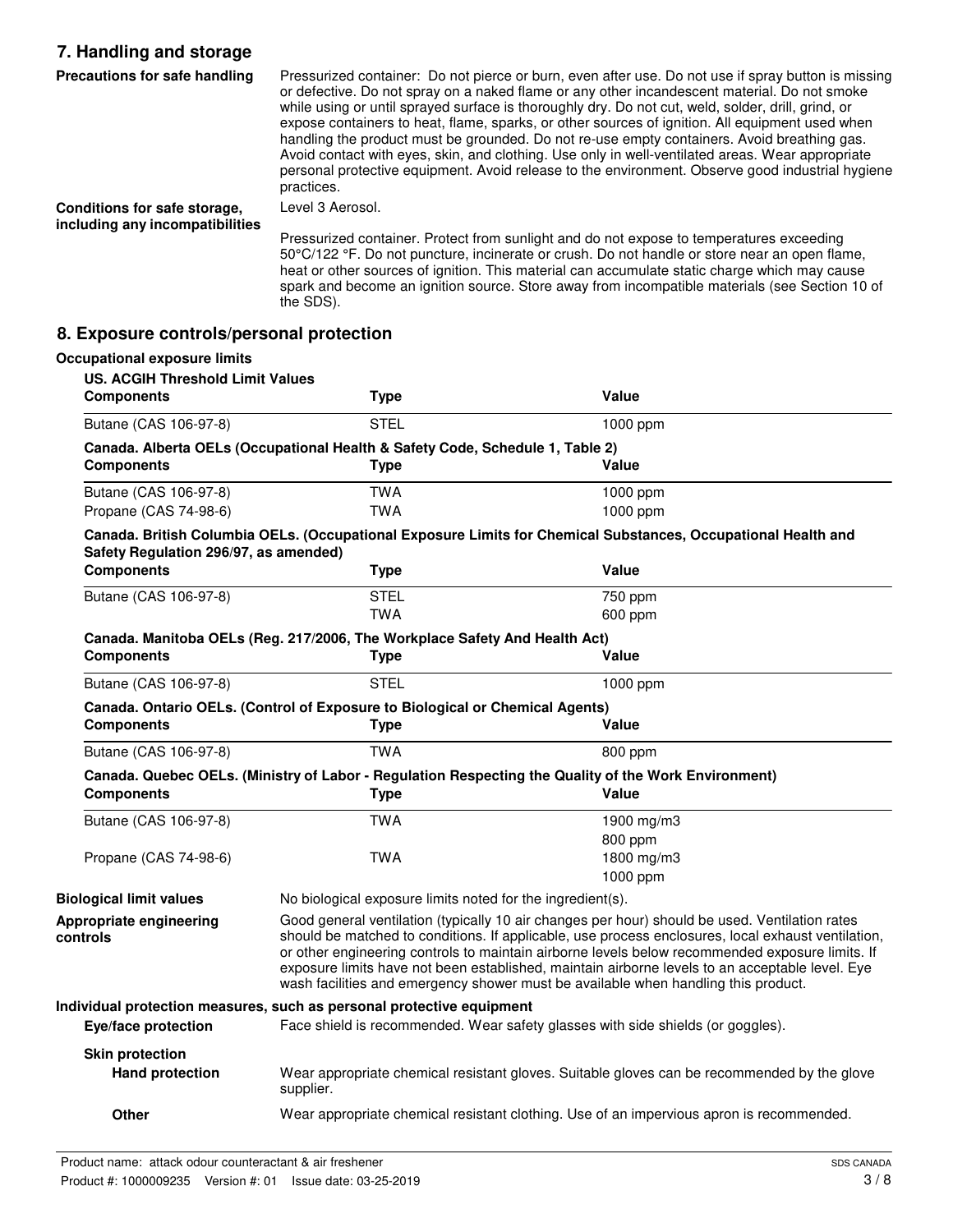| <b>Respiratory protection</b>     | If permissible levels are exceeded use NIOSH mechanical filter / organic vapor cartridge or an<br>air-supplied respirator.                                                                                                                                                                                                     |
|-----------------------------------|--------------------------------------------------------------------------------------------------------------------------------------------------------------------------------------------------------------------------------------------------------------------------------------------------------------------------------|
| <b>Thermal hazards</b>            | Wear appropriate thermal protective clothing, when necessary.                                                                                                                                                                                                                                                                  |
| General hygiene<br>considerations | When using do not smoke. Always observe good personal hygiene measures, such as washing<br>after handling the material and before eating, drinking, and/or smoking. Routinely wash work<br>clothing and protective equipment to remove contaminants. Contaminated work clothing should not<br>be allowed out of the workplace. |

# **9. Physical and chemical properties**

| <b>Appearance</b>                                 |                                                           |
|---------------------------------------------------|-----------------------------------------------------------|
| <b>Physical state</b>                             | Gas.                                                      |
| Form                                              | Aerosol.                                                  |
| Color                                             | Not available.                                            |
| Odor                                              | Not available.                                            |
| <b>Odor threshold</b>                             | Not available.                                            |
| рH                                                | Not available.                                            |
| Melting point/freezing point                      | Not available.                                            |
| Initial boiling point and boiling<br>range        | Not available.                                            |
| <b>Flash point</b>                                | $-156.0$ °F ( $-104.4$ °C) PROPELLANT estimated           |
| <b>Evaporation rate</b>                           | Not available.                                            |
| Flammability (solid, gas)                         | Not available.                                            |
| Upper/lower flammability or explosive limits      |                                                           |
| <b>Flammability limit - lower</b><br>(%)          | 2.6 % estimated                                           |
| <b>Flammability limit - upper</b><br>(%)          | 6.1 % estimated                                           |
| Explosive limit - lower (%)                       | Not available.                                            |
| Explosive limit - upper (%)                       | Not available.                                            |
| Vapor pressure                                    | Not available.                                            |
| <b>Vapor density</b>                              | Not available.                                            |
| <b>Relative density</b>                           | Not available.                                            |
| Solubility(ies)                                   |                                                           |
| Solubility (water)                                | Not available.                                            |
| <b>Partition coefficient</b><br>(n-octanol/water) | Not available.                                            |
| <b>Auto-ignition temperature</b>                  | 585.45 °F (307.47 °C) estimated                           |
| <b>Decomposition temperature</b>                  | Not available.                                            |
| <b>Viscosity</b>                                  | Not available.                                            |
| <b>Other information</b>                          |                                                           |
| <b>Explosive properties</b>                       | Not explosive.                                            |
| <b>Oxidizing properties</b>                       | Not oxidizing.                                            |
| <b>Specific gravity</b>                           | 0.748 estimated                                           |
| 10. Stability and reactivity                      |                                                           |
| $D$ a a ativitu $\cdot$                           | The product is stable and non-resortive under permal cons |

| Reactivity                                   | The product is stable and non-reactive under normal conditions of use, storage and transport. |
|----------------------------------------------|-----------------------------------------------------------------------------------------------|
| <b>Chemical stability</b>                    | Material is stable under normal conditions.                                                   |
| <b>Possibility of hazardous</b><br>reactions | Hazardous polymerization does not occur.                                                      |
| <b>Conditions to avoid</b>                   | Avoid temperatures exceeding the flash point. Contact with incompatible materials.            |
| Incompatible materials                       | Strong oxidizing agents. Nitrates. Fluorine. Chlorine.                                        |
| <b>Hazardous decomposition</b><br>products   | No hazardous decomposition products are known.                                                |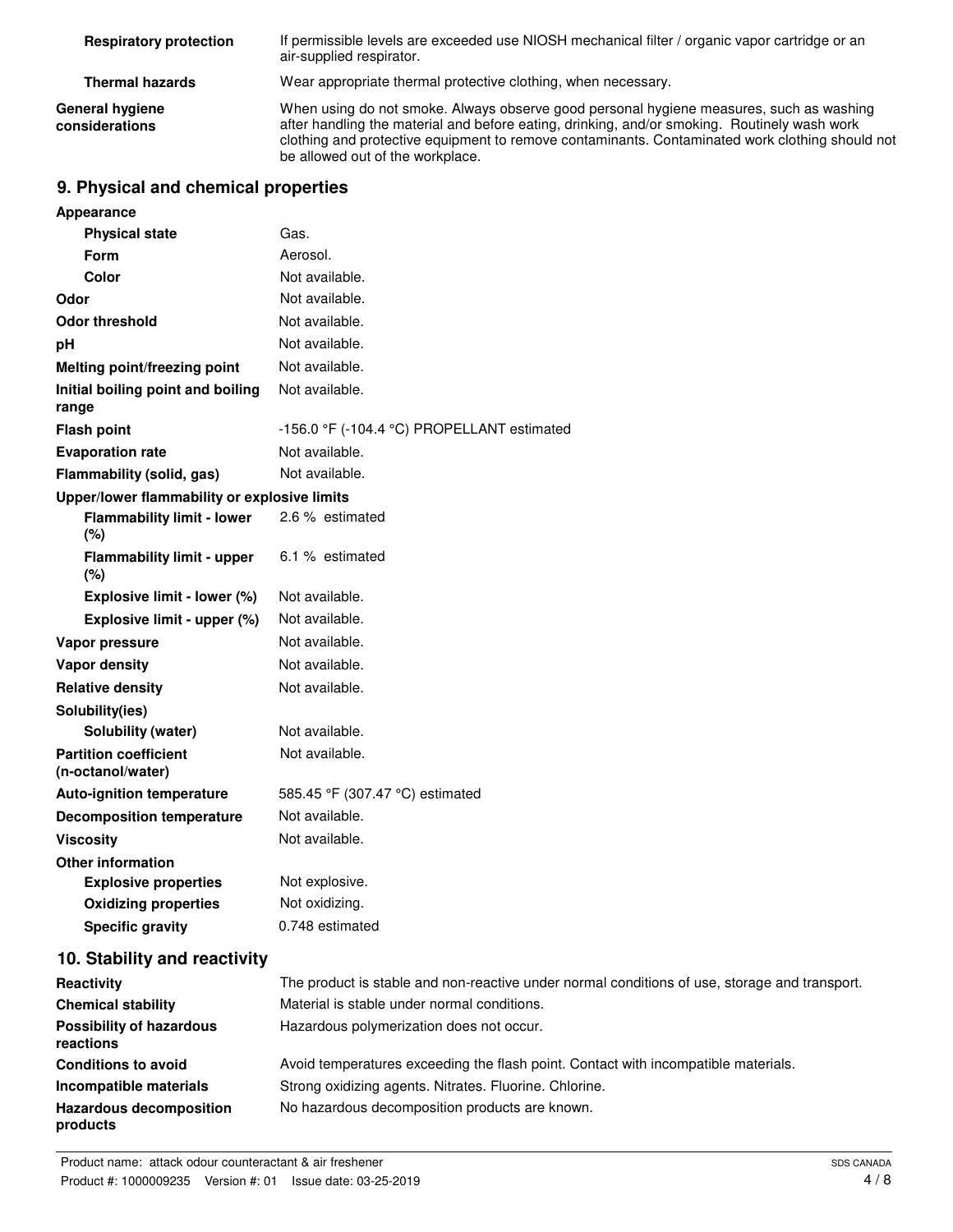# **11. Toxicological information**

#### **Information on likely routes of exposure**

| <b>Inhalation</b>                                                                  | No adverse effects due to inhalation are expected.                                                                         |
|------------------------------------------------------------------------------------|----------------------------------------------------------------------------------------------------------------------------|
| <b>Skin contact</b>                                                                | Causes skin irritation. May cause an allergic skin reaction.                                                               |
| Eye contact                                                                        | Direct contact with eyes may cause temporary irritation.                                                                   |
| Ingestion                                                                          | Expected to be a low ingestion hazard.                                                                                     |
| Symptoms related to the<br>physical, chemical and<br>toxicological characteristics | Headache. Coughing. Skin irritation. May cause redness and pain. May cause an allergic skin<br>reaction. Dermatitis. Rash. |

#### **Information on toxicological effects**

| <b>Acute toxicity</b> |  |
|-----------------------|--|

May cause an allergic skin reaction.

| ACULE LUXICITY                                        | iviay cause an allergic shirt reaction.                                                                             |                                                     |
|-------------------------------------------------------|---------------------------------------------------------------------------------------------------------------------|-----------------------------------------------------|
| <b>Components</b>                                     | <b>Species</b>                                                                                                      | <b>Test Results</b>                                 |
| Butane (CAS 106-97-8)                                 |                                                                                                                     |                                                     |
| <b>Acute</b>                                          |                                                                                                                     |                                                     |
| <b>Inhalation</b>                                     |                                                                                                                     |                                                     |
| LC50                                                  | Mouse                                                                                                               | 1237 mg/l, 120 Minutes                              |
|                                                       |                                                                                                                     | 52 %, 120 Minutes                                   |
|                                                       | Rat                                                                                                                 | 1355 mg/l                                           |
| d-Limonene (CAS 5989-27-5)                            |                                                                                                                     |                                                     |
| <u>Acute</u>                                          |                                                                                                                     |                                                     |
| Oral                                                  |                                                                                                                     |                                                     |
| LD50                                                  | Rat                                                                                                                 | > 2000 mg/kg                                        |
| Propane (CAS 74-98-6)                                 |                                                                                                                     |                                                     |
| <b>Acute</b>                                          |                                                                                                                     |                                                     |
| <b>Inhalation</b>                                     |                                                                                                                     |                                                     |
| <b>LC50</b>                                           | Mouse                                                                                                               | 1237 mg/l, 120 Minutes                              |
|                                                       |                                                                                                                     | 52 %, 120 Minutes                                   |
|                                                       | Rat                                                                                                                 | 1355 mg/l                                           |
|                                                       |                                                                                                                     | 658 mg/l/4h                                         |
|                                                       |                                                                                                                     |                                                     |
|                                                       | * Estimates for product may be based on additional component data not shown.                                        |                                                     |
| <b>Skin corrosion/irritation</b>                      | Causes skin irritation.                                                                                             |                                                     |
| Serious eye damage/eye<br>irritation                  | Direct contact with eyes may cause temporary irritation.                                                            |                                                     |
| Respiratory or skin sensitization                     |                                                                                                                     |                                                     |
| <b>Respiratory sensitization</b>                      | Not a respiratory sensitizer.                                                                                       |                                                     |
| <b>Skin sensitization</b>                             | May cause an allergic skin reaction.                                                                                |                                                     |
| Germ cell mutagenicity                                | No data available to indicate product or any components present at greater than 0.1% are<br>mutagenic or genotoxic. |                                                     |
| Carcinogenicity                                       |                                                                                                                     |                                                     |
|                                                       | IARC Monographs. Overall Evaluation of Carcinogenicity                                                              |                                                     |
| d-Limonene (CAS 5989-27-5)                            |                                                                                                                     | 3 Not classifiable as to carcinogenicity to humans. |
| <b>Reproductive toxicity</b>                          | This product is not expected to cause reproductive or developmental effects.                                        |                                                     |
| Specific target organ toxicity -<br>single exposure   | Not classified.                                                                                                     |                                                     |
| Specific target organ toxicity -<br>repeated exposure | Not classified.                                                                                                     |                                                     |
| <b>Aspiration hazard</b>                              | Not likely, due to the form of the product.                                                                         |                                                     |
| 12. Ecological information                            |                                                                                                                     |                                                     |
| Ecotoxicity                                           | Very toxic to aquatic life with long lasting effects.                                                               |                                                     |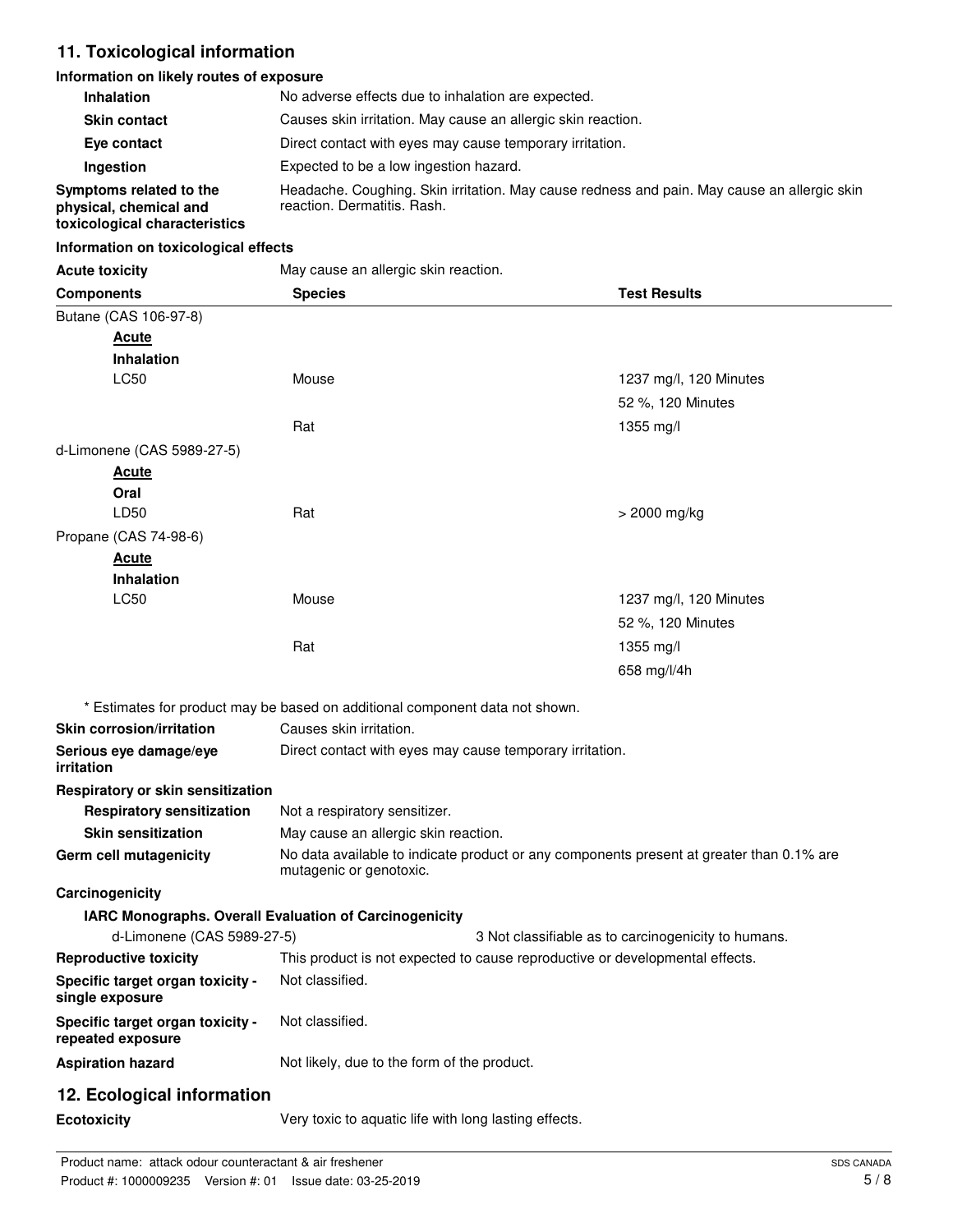|      | <b>Components</b>                                            |                                                                                                                   | <b>Species</b>                                                                                                                                                                                                                                                                                                                                                                                      | <b>Test Results</b> |
|------|--------------------------------------------------------------|-------------------------------------------------------------------------------------------------------------------|-----------------------------------------------------------------------------------------------------------------------------------------------------------------------------------------------------------------------------------------------------------------------------------------------------------------------------------------------------------------------------------------------------|---------------------|
|      | d-Limonene (CAS 5989-27-5)                                   |                                                                                                                   |                                                                                                                                                                                                                                                                                                                                                                                                     |                     |
|      | <b>Aquatic</b>                                               |                                                                                                                   |                                                                                                                                                                                                                                                                                                                                                                                                     |                     |
|      | Crustacea                                                    | EC50                                                                                                              | Water flea (Daphnia pulex)                                                                                                                                                                                                                                                                                                                                                                          | 69.6 mg/l, 48 hours |
|      | Fish                                                         | <b>LC50</b>                                                                                                       | Fathead minnow (Pimephales promelas) 0.619 - 0.796 mg/l, 96 hours                                                                                                                                                                                                                                                                                                                                   |                     |
|      |                                                              |                                                                                                                   | * Estimates for product may be based on additional component data not shown.                                                                                                                                                                                                                                                                                                                        |                     |
|      | Persistence and degradability                                |                                                                                                                   | No data is available on the degradability of this product.                                                                                                                                                                                                                                                                                                                                          |                     |
|      | <b>Bioaccumulative potential</b>                             |                                                                                                                   |                                                                                                                                                                                                                                                                                                                                                                                                     |                     |
|      | Partition coefficient n-octanol / water (log Kow)            |                                                                                                                   |                                                                                                                                                                                                                                                                                                                                                                                                     |                     |
|      | <b>Butane</b><br>2.89                                        |                                                                                                                   |                                                                                                                                                                                                                                                                                                                                                                                                     |                     |
|      | d-Limonene                                                   |                                                                                                                   | 4.232                                                                                                                                                                                                                                                                                                                                                                                               |                     |
|      | Propane                                                      |                                                                                                                   | 2.36                                                                                                                                                                                                                                                                                                                                                                                                |                     |
|      | Mobility in soil                                             | No data available.                                                                                                |                                                                                                                                                                                                                                                                                                                                                                                                     |                     |
|      | Other adverse effects                                        |                                                                                                                   | No other adverse environmental effects (e.g. ozone depletion, photochemical ozone creation<br>potential, endocrine disruption, global warming potential) are expected from this component.                                                                                                                                                                                                          |                     |
|      | 13. Disposal considerations                                  |                                                                                                                   |                                                                                                                                                                                                                                                                                                                                                                                                     |                     |
|      | <b>Disposal instructions</b>                                 | regulations.                                                                                                      | Collect and reclaim or dispose in sealed containers at licensed waste disposal site. Contents<br>under pressure. Do not puncture, incinerate or crush. Do not allow this material to drain into<br>sewers/water supplies. Do not contaminate ponds, waterways or ditches with chemical or used<br>container. Dispose of contents/container in accordance with local/regional/national/international |                     |
|      | <b>Local disposal regulations</b>                            |                                                                                                                   | Dispose in accordance with all applicable regulations.                                                                                                                                                                                                                                                                                                                                              |                     |
|      | Hazardous waste code                                         | The waste code should be assigned in discussion between the user, the producer and the waste<br>disposal company. |                                                                                                                                                                                                                                                                                                                                                                                                     |                     |
|      | Waste from residues / unused<br>products                     | Disposal instructions).                                                                                           | Dispose of in accordance with local regulations. Empty containers or liners may retain some<br>product residues. This material and its container must be disposed of in a safe manner (see:                                                                                                                                                                                                         |                     |
|      | <b>Contaminated packaging</b>                                |                                                                                                                   | Since emptied containers may retain product residue, follow label warnings even after container is<br>emptied. Empty containers should be taken to an approved waste handling site for recycling or<br>disposal. Do not re-use empty containers.                                                                                                                                                    |                     |
|      | 14. Transport information                                    |                                                                                                                   |                                                                                                                                                                                                                                                                                                                                                                                                     |                     |
| TDG  |                                                              |                                                                                                                   |                                                                                                                                                                                                                                                                                                                                                                                                     |                     |
|      | <b>UN number</b>                                             | UN1950                                                                                                            |                                                                                                                                                                                                                                                                                                                                                                                                     |                     |
|      | UN proper shipping name                                      | AEROSOLS, flammable                                                                                               |                                                                                                                                                                                                                                                                                                                                                                                                     |                     |
|      | <b>Transport hazard class(es)</b>                            |                                                                                                                   |                                                                                                                                                                                                                                                                                                                                                                                                     |                     |
|      | <b>Class</b>                                                 | 2.1                                                                                                               |                                                                                                                                                                                                                                                                                                                                                                                                     |                     |
|      | <b>Subsidiary risk</b>                                       |                                                                                                                   |                                                                                                                                                                                                                                                                                                                                                                                                     |                     |
|      | Packing group                                                | Not applicable.<br>Yes                                                                                            |                                                                                                                                                                                                                                                                                                                                                                                                     |                     |
|      | <b>Environmental hazards</b>                                 |                                                                                                                   | Special precautions for user Read safety instructions, SDS and emergency procedures before handling.                                                                                                                                                                                                                                                                                                |                     |
|      |                                                              |                                                                                                                   | This product meets the exemption requirements and may be shipped as a limited quantity.                                                                                                                                                                                                                                                                                                             |                     |
| IATA |                                                              |                                                                                                                   |                                                                                                                                                                                                                                                                                                                                                                                                     |                     |
|      | <b>UN number</b>                                             | <b>UN1950</b>                                                                                                     |                                                                                                                                                                                                                                                                                                                                                                                                     |                     |
|      | UN proper shipping name<br><b>Transport hazard class(es)</b> | Aerosols, flammable                                                                                               |                                                                                                                                                                                                                                                                                                                                                                                                     |                     |
|      | <b>Class</b>                                                 | 2.1                                                                                                               |                                                                                                                                                                                                                                                                                                                                                                                                     |                     |
|      |                                                              |                                                                                                                   |                                                                                                                                                                                                                                                                                                                                                                                                     |                     |

| Class                           | 2.1                                                                                                                                                                                    |
|---------------------------------|----------------------------------------------------------------------------------------------------------------------------------------------------------------------------------------|
| <b>Subsidiary risk</b>          | $\overline{\phantom{0}}$                                                                                                                                                               |
| Label(s)                        | 2.1                                                                                                                                                                                    |
| Packing group                   | Not applicable.                                                                                                                                                                        |
| <b>Environmental hazards</b>    | Yes                                                                                                                                                                                    |
| <b>ERG Code</b>                 | 10L                                                                                                                                                                                    |
|                                 | <b>Special precautions for user</b> Read safety instructions, SDS and emergency procedures before handling. Read safety<br>instructions, SDS and emergency procedures before handling. |
| <b>Other information</b>        |                                                                                                                                                                                        |
| Passenger and cargo<br>aircraft | Allowed with restrictions.                                                                                                                                                             |
| Cargo aircraft only             | Allowed with restrictions.                                                                                                                                                             |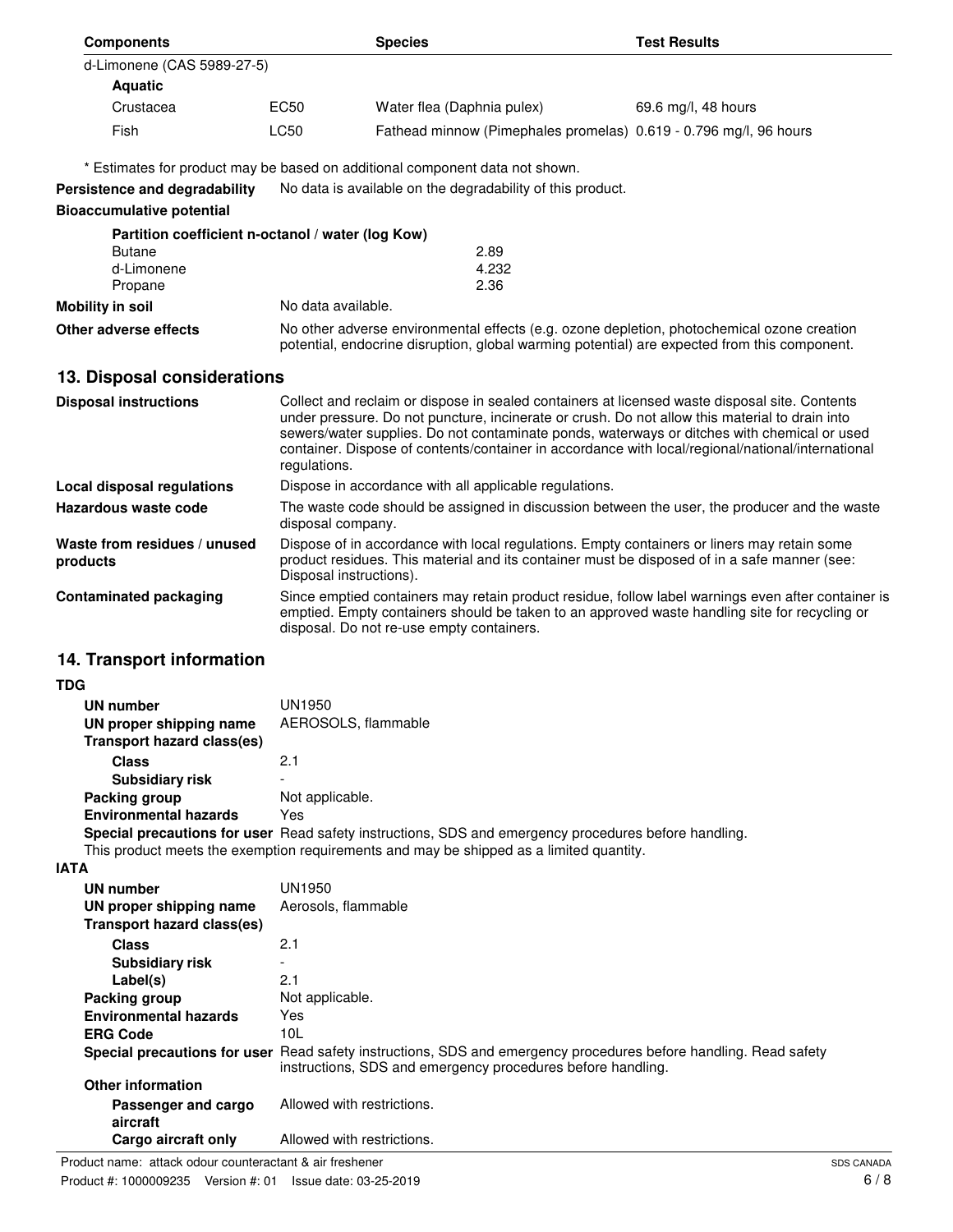#### **IMDG**

| UN number                      | UN1950                                                                                                                                                                          |
|--------------------------------|---------------------------------------------------------------------------------------------------------------------------------------------------------------------------------|
| UN proper shipping name        | <b>AEROSOLS</b>                                                                                                                                                                 |
| Transport hazard class(es)     |                                                                                                                                                                                 |
| <b>Class</b>                   | 2.1                                                                                                                                                                             |
| <b>Subsidiary risk</b>         |                                                                                                                                                                                 |
| Label(s)                       | 2.1                                                                                                                                                                             |
| Packing group                  | Not applicable.                                                                                                                                                                 |
| <b>Environmental hazards</b>   |                                                                                                                                                                                 |
| <b>Marine pollutant</b>        | Yes                                                                                                                                                                             |
| <b>EmS</b>                     | $F-D. S-U$                                                                                                                                                                      |
|                                | Special precautions for user Read safety instructions, SDS and emergency procedures before handling. Read safety<br>instructions, SDS and emergency procedures before handling. |
| Transport in bulk according to | Not applicable.                                                                                                                                                                 |

**Annex II of MARPOL 73/78 and the IBC Code**

**IATA; IMDG; TDG**



**Marine pollutant**



**General information** IMDG Regulated Marine Pollutant.

#### **15. Regulatory information**

**Canadian regulations**

**Controlled Drugs and Substances Act**

Not regulated.

**Export Control List (CEPA 1999, Schedule 3)**

Not listed.

**Greenhouse Gases**

Not listed.

**Precursor Control Regulations**

Not regulated.

**International regulations**

#### **Stockholm Convention**

Not applicable. **Rotterdam Convention** Not applicable. **Kyoto protocol** Not applicable.